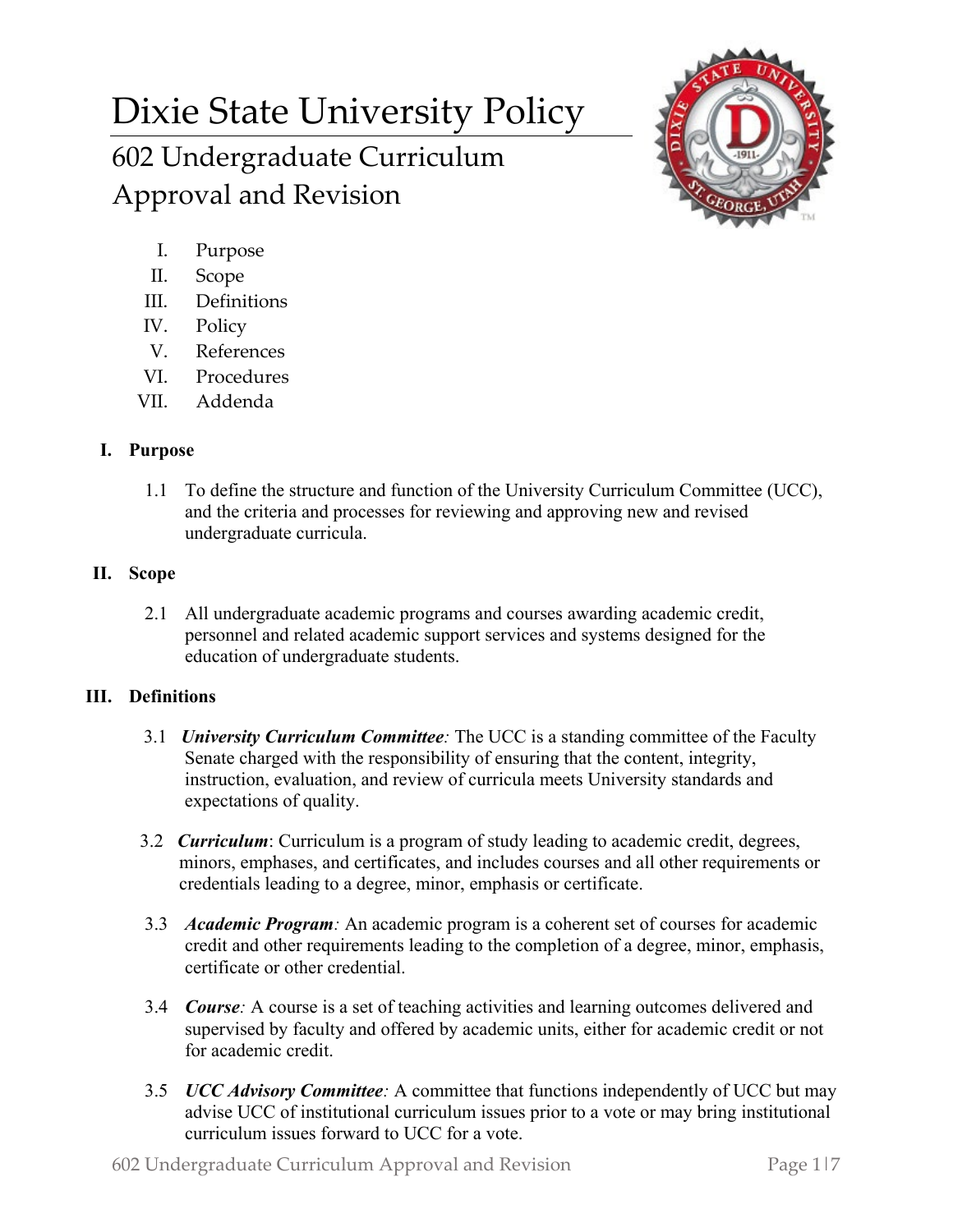### **IV. Policy**

- 4.1 University Curriculum Committee (UCC)
	- 4.1.1 The UCC is a standing committee of the Faculty Senate and operates under Robert's Rules of Order.
		- 4.1.1.1 It is the responsibility of each voting member to understand and abide by the voting rules under Robert's Rules of Order as summarized in the Addenda.
	- 4.1.2 Leadership of the UCC consists of a Chair and an Associate-Chair. The Associate-Chair is selected for a one-year term by the Faculty Senate and the Provost and Vice President of Academic Affairs and moves into the Chair position after one year for a one-year term. At the conclusion of a Chair's term, that person serves an additional year in a supporting role as needed.
		- 4.1.2.1 The Chair does not vote except to break a tie. The Associate Chair and the Past Chair are non-voting positions.
	- 4.1.3 The Parliamentarian for Faculty Senate will also serve as Parliamentarian for UCC. The Parliamentarian is a non-voting position in UCC.
	- 4.1.4 The UCC is comprised of two full-time faculty representatives from each college (one representative may have current administrative responsibilities and the other shall have no current administrative responsibilities) and the academic vice-president from student government. Each committee member has equal voting rights.
		- 4.1.4.1 A proxy may stand in for a committee member who is unable to attend a given meeting. The Chair must be informed of the proxy prior to the start of the meeting. The proxy's name must be recorded in the minutes along with the member's name for whom he or she is the proxy.
	- 4.1.5 UCC faculty representatives are selected through a process defined and directed by the Faculty Senate (see DSU Policy 640).
	- 4.1.6 Each UCC faculty representative serves for a period of two years, with staggered terms of service for representatives from each college to ensure continuity of experience.
	- 4.1.7 Ex officio (non-voting) members of the UCC typically include representatives of the Registrar's Office, Academic Advisement, Campus Scheduling, Curriculum Office, and others.
	- 4.1.8 The UCC will conduct a formal review and approval of all new and revised program proposals and a formal approval of all substantive and non-substantive program change proposals.
	- 4.1.9 The UCC will conduct a formal review and approval of all new undergraduate courses and course changes at the undergraduate level.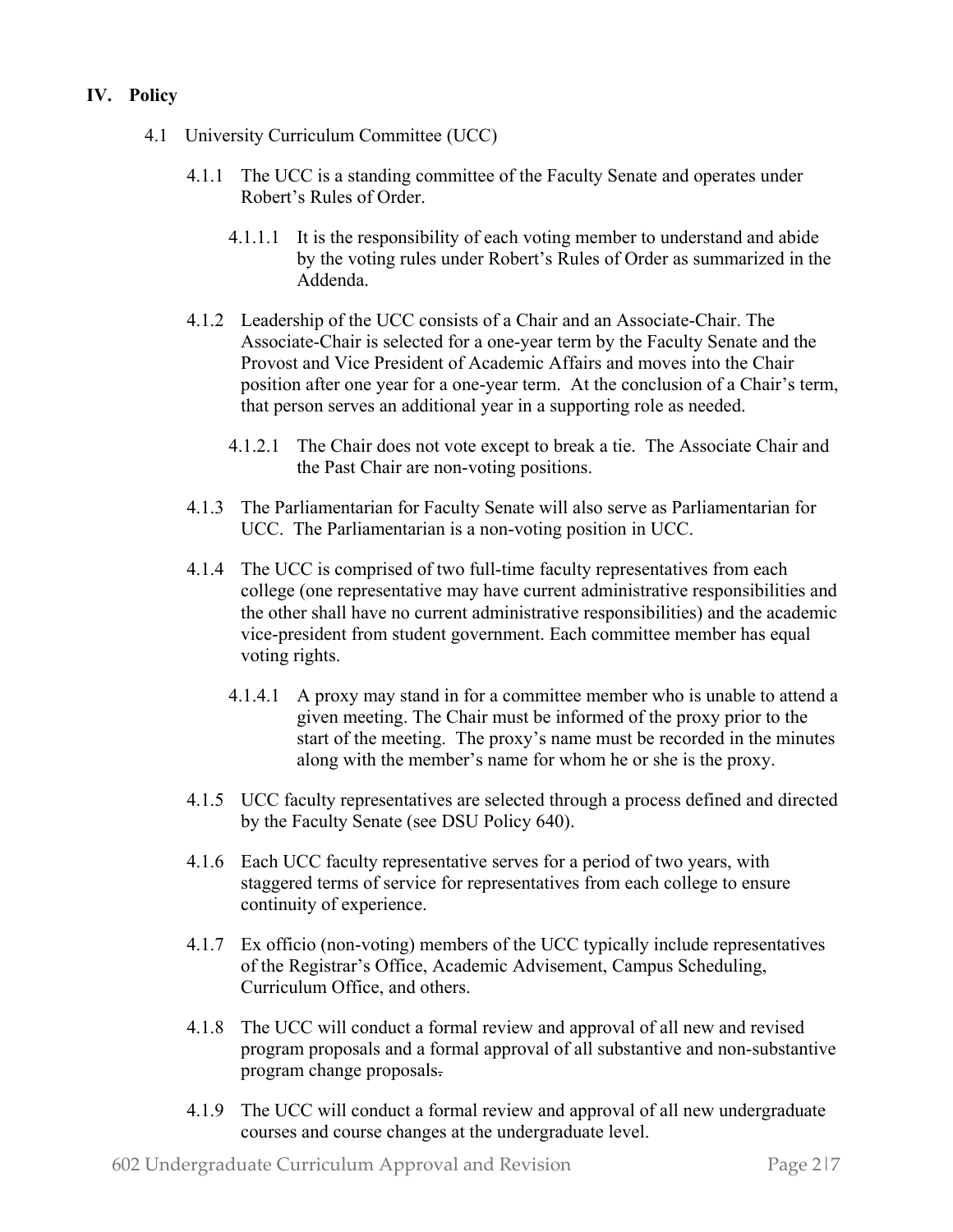#### 4.2 Curriculum Approval

- 4.2.1 Curriculum approval is contingent upon academic program compliance with related DSU, Utah System of Higher Education (USHE), and Northwest Commission on Colleges and Universities (NWCCU) policies.
- 4.2.2 Under the guidance of a Dean, each college will implement an appropriate college-level approval process for new and revised curriculum including courses to ensure representative faculty participation andin order to produce the highest quality submissions to the UCC. A Dean's approval is required for any proposal submitted to the UCC.
- 4.2.3 New degree program proposals must be submitted in the format required by the USHE. Other new program proposals (certificates, endorsements, minors, emphases, etc.) and program changes must be submitted on the appropriate DSU internal form.
- 4.2.4 New courses and course modifications are submitted through the adopted course software solution. New courses developed for a new program must be submitted either in advance of or concomitantly with the new program proposal.
- 4.2.5 Curriculum modifications proceed through a series of internal approvals (see Procedures below) to ensure an appropriate and cohesive offering of programs and courses, as well as accurate representation of offerings and requirements in the DSUCatalog.
- 4.2.6 Some curriculum modifications must also be approved by the Board of Trustees, USHE, and NWCCU (see Procedures below).
	- 4.2.6.1 No program may be advertised, promoted, or offered in any manner until it has been approved by the Board of Trustees and accrediting bodies as required.
	- 4.2.6.2 New programs can be implemented beginning the first full semester following Board of Trustee approval.
- 4.2.7 Some certificate and applied technology program proposals may also require approval throughthe Regional Career and Technical Education (CTE) planning process.
- 4.2.8 The UCC agenda is comprised of Action and General Consent items.
	- 4.2.8.1 Action items include all program changes, all new courses, and other course changes that potentially impact areas beyond the department offering the course and the college in which the department is housed. This includes but is not limited to all courses that are cross-listed, have pre-requisites outside that department, are required in another department's academic program, or have General Education (GE) status.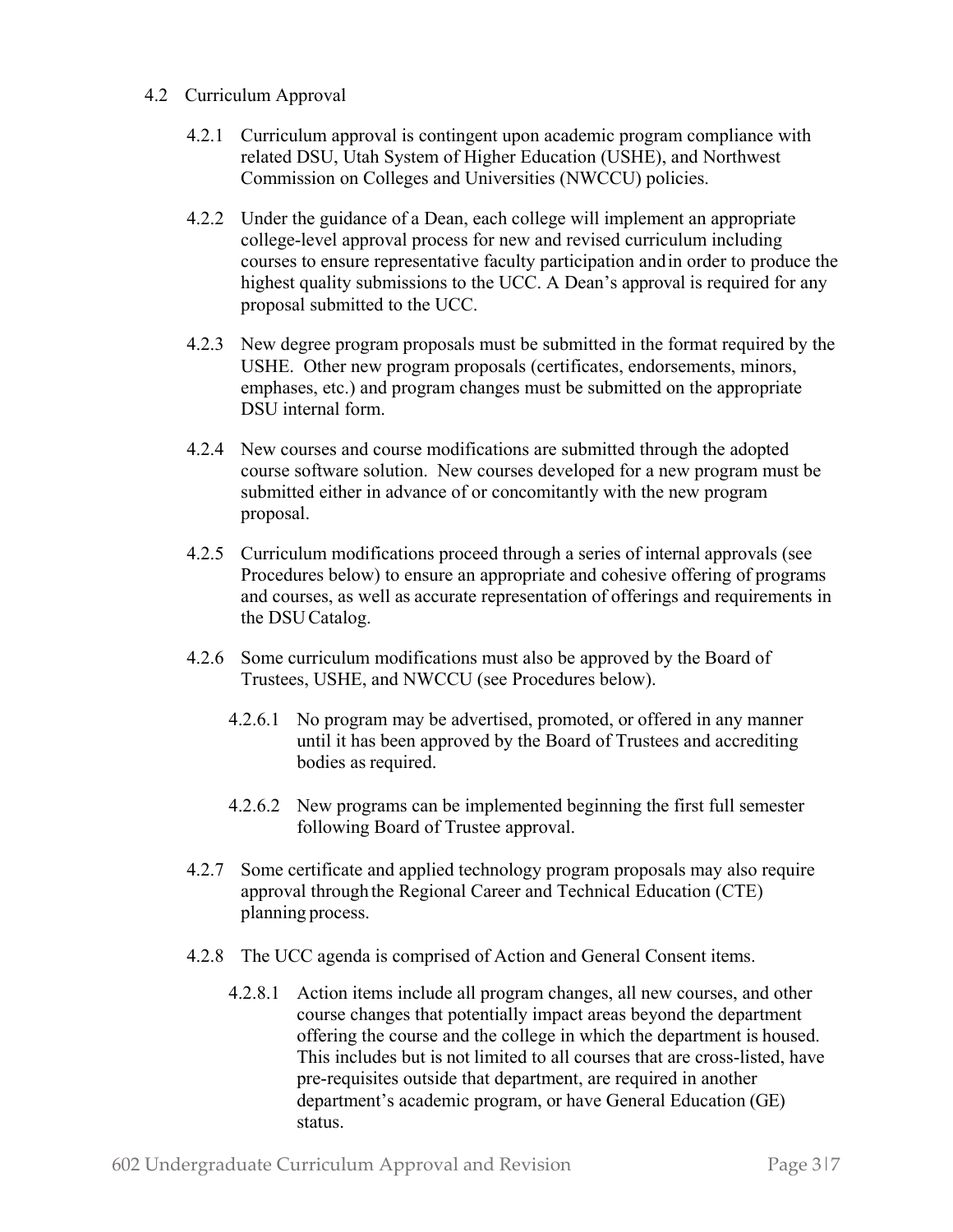- 4.2.8.2 General consent items include changes to courses not required by or impacting any area beyond the offering department. Any member of the UCC, including the chair and ex officio members, can move an item from the General Consent agenda to the Action agenda.
- 4.3 UCC Advisory Committees
	- 4.3.1 General Education Committee
		- 4.3.1.1 The GE Committee reviews and recommends courses for inclusion in or exclusion from the University's GE program and brings such courses to the UCC to approve, deny, or modify the course offerings.
		- 4.3.1.2 The GE Committee reviews institutional courses and requirements and makes a recommendation to the UCC to approve, deny, or modify the course.
	- 4.3.2 Academic Fee Committee
		- 4.3.2.1 The Academic Fee Committee shall independently review proposals for course-based fees and make a recommendation to approve, deny or modify to the UCC.
- 4.4 Appeal Process
	- 4.4.1 If a voting dispute arises and cannot be resolved through the application of Robert's Rules of Order, a UCC voting member from the prevailing side of the vote can make a motion to reconsider the vote at the next regularly scheduled meeting. If the motion prevails, the re-vote must take place by the end of that meeting.
	- 4.4.2 Any dispute may be appealed to the Academic Council for resolution.
	- 4.4.3 The decision of the Academic Council is final.

#### **V. References**

- 5.1 DSU Policy 524: Graduation
- 5.2 DSU Policy 615: General Education (in development)
- 5.3 DSU Policy 616: Academic Fees (in development)
- 5.4 DSU Policy 640: Bylaws of the Faculty Senate
- 5.5 Board of Regents Policies R401, R470
- 5.6 NWCCU Policies 2C5: Education; 2C9: Undergraduate Programs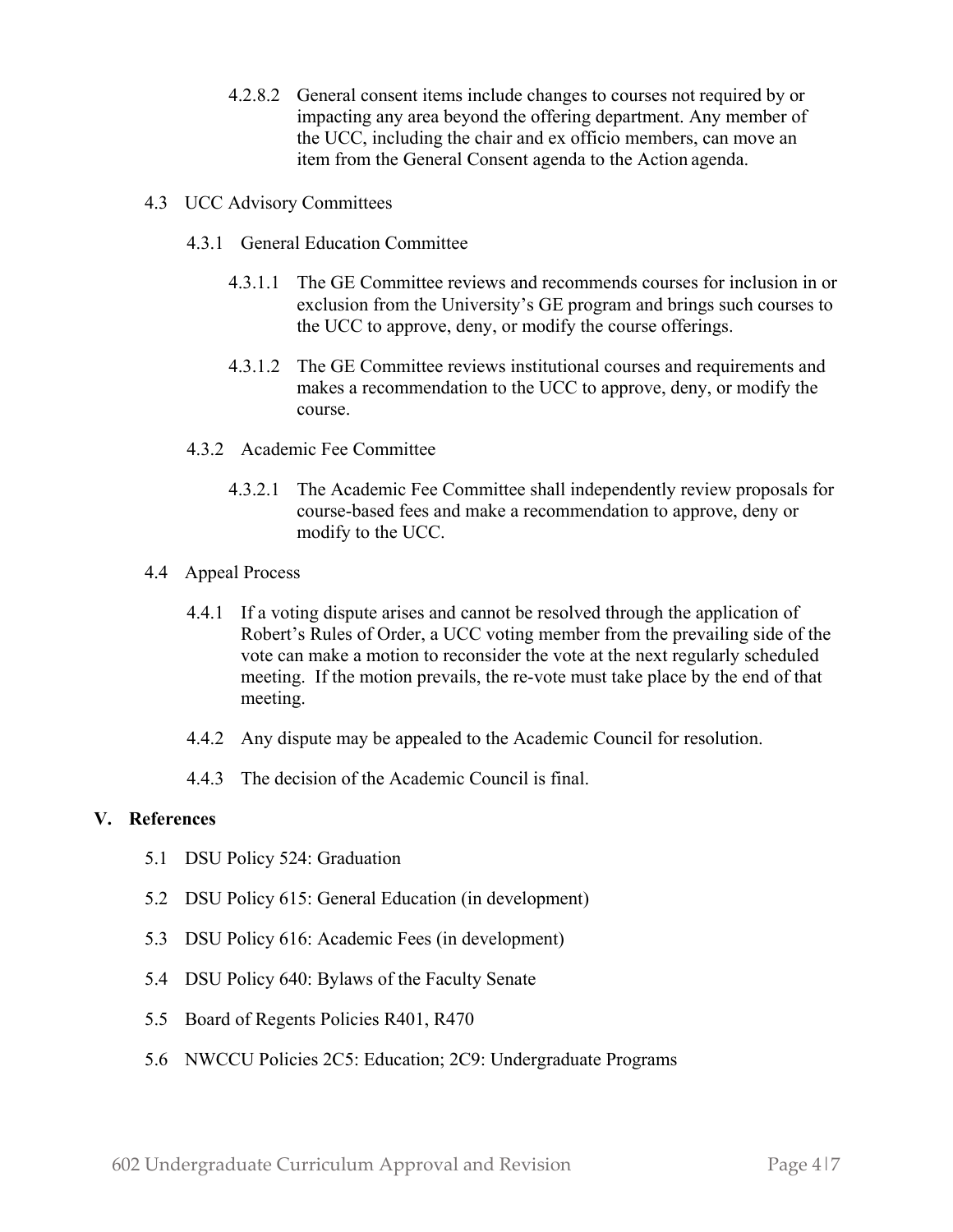#### **VI. Procedures**

- 6.1 New Degree Program Approval Procedure
	- 6.1.1 Program developer consults with Curriculum Director about new program
	- 6.1.2 Program developer describes program in a white paper
	- 6.1.3 White paper presented to College Curriculum Committee for approval
	- 6.1.4 White paper presented to Academic Council for approval
	- 6.1.5 Program developer writes full proposal on appropriate USHE form
	- 6.1.6 Full proposal returned to Curriculum Director for Quality Review
	- 6.1.7 Full proposal presented to UCC for approval
	- 6.1.8 Full proposal presented to Academic Council for approval
	- 6.1.9 Proposal is presented to University Council as an information item
	- 6.1.10 Full proposal submitted to USHE for peer review and feedback
	- 6.1.11 Full proposal submitted to Board of Trustees for approval
	- 6.1.12 Proposal submitted to NWCCU for approval
- 6.2 New Minor, Emphasis, Certificate, K-12 Endorsement Program Approval Procedure
	- 6.2.1 Department Chair or designee writes proposal on appropriate form
	- 6.2.2 Proposal presented to College Curriculum Committee for approval
	- 6.2.3 Proposal presented to UCC for approval
	- 6.2.4 Full proposal presented to Academic Council for approval
	- 6.2.5 Proposal is presented to University Council as an information item
	- 6.2.6 Full proposal submitted to Board of Trustees for approval
	- 6.2.7 Notification form is submitted to USHE
- 6.3 Program Change Approval Procedure
	- 6.3.1 Department Chair or designee completes the appropriate Program Change Form
	- 6.3.2 The Program Change Form is submitted to the College Curriculum Committee for approval
	- 6.3.3 Form is submitted to UCC for approval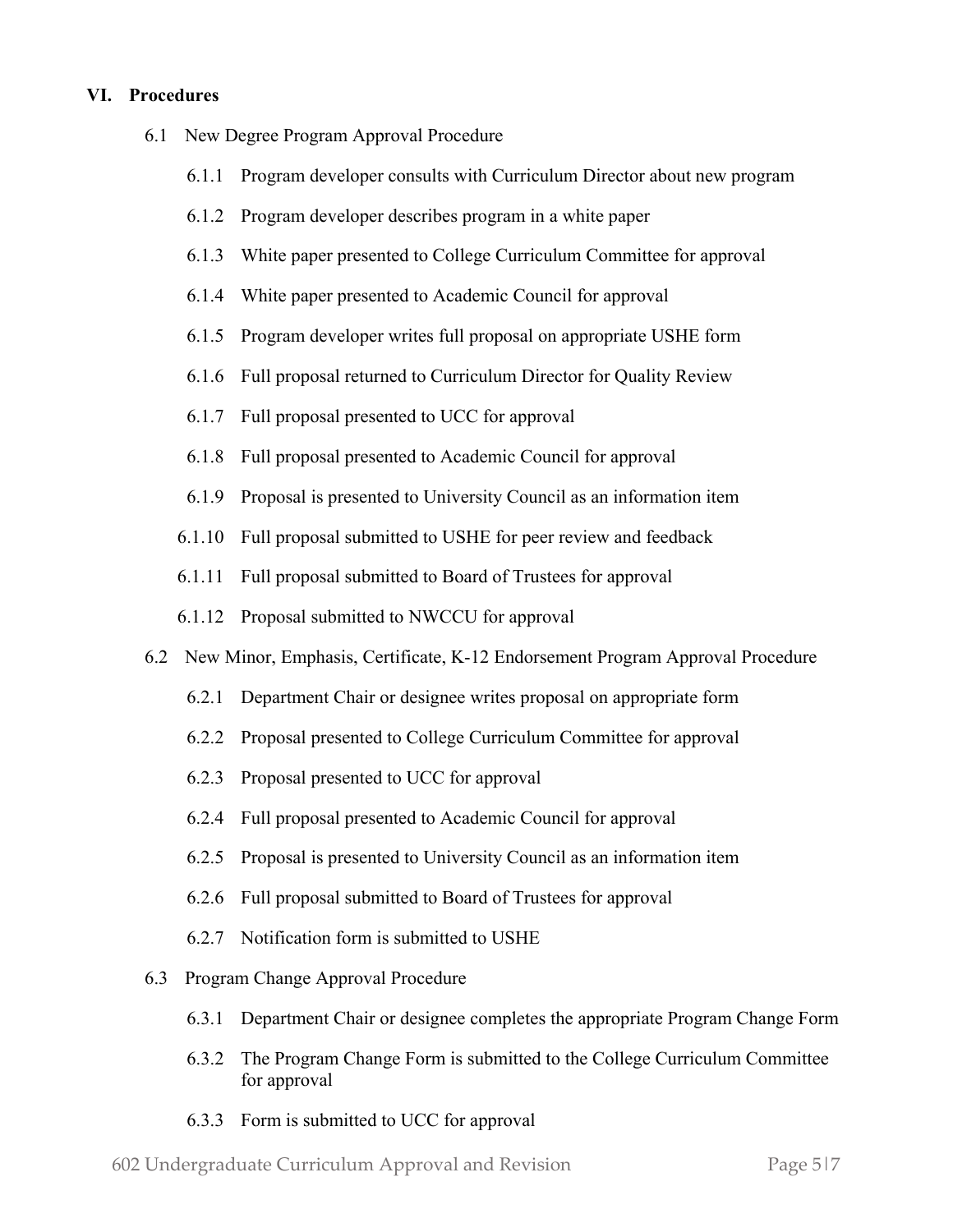- 6.3.4 Form is submitted to Academic Council for approval
- 6.3.5 Changes are presented to University Council as an information item
- 6.3.6 Form is submitted to Board of Regents for approval
- 6.3.7 Notification form is submitted to USHE
- 6.4 Course Approval Procedure
	- 6.4.1 New courses and changes to existing courses are entered into the Curriculum Inventory Management (CIM) system in the department queue.
	- 6.4.2 Department Chair reviews course and if approved, moves the course to the College queue.
	- 6.4.3 If approved at the College level, the course is submitted to UCC for approval
	- 6.4.4 If approved, the course is next submitted to the Academic Council
	- 6.4.5 If approved, the Banner Administrator adds the course to the catalog.
	- 6.4.6 Department Chair verifies the new course/changes in the catalog.

## **VII. Addenda**

- 7.1 Summary of Voting Practice
	- 7.1.1 Once a quorum is present, an official vote can take place among those voting members in attendance after a motion, second, and discussion have ensued. Those voting yes or no are then counted. Abstentions do not count toward the vote total. A majority of the vote total wins the vote.
		- 7.1.1.1 A majority of the vote is more than half of the yes or no votes cast. In the rare case where 3 or more voting choices might be considered, a plurality of votes, or the most votes, does not carry the vote unless it is also a majority. If not a majority, the vote must continue by eliminating the option with the fewest votes followed by a re-vote.
- 7.2 Meeting Parameters
	- 7.2.1 The Chair sets the meeting parameters.
	- 7.2.2 There are instances when meetings may run overtime because of the large amount of business to be conducted. When this occurs and a voting member needs to leave, that member may select a proxy from among ex officio members who are able to remain at the meeting.

Policy Owner: VP, Academic Affairs

Policy Steward: Associate Provost for Academic and Budget Planning